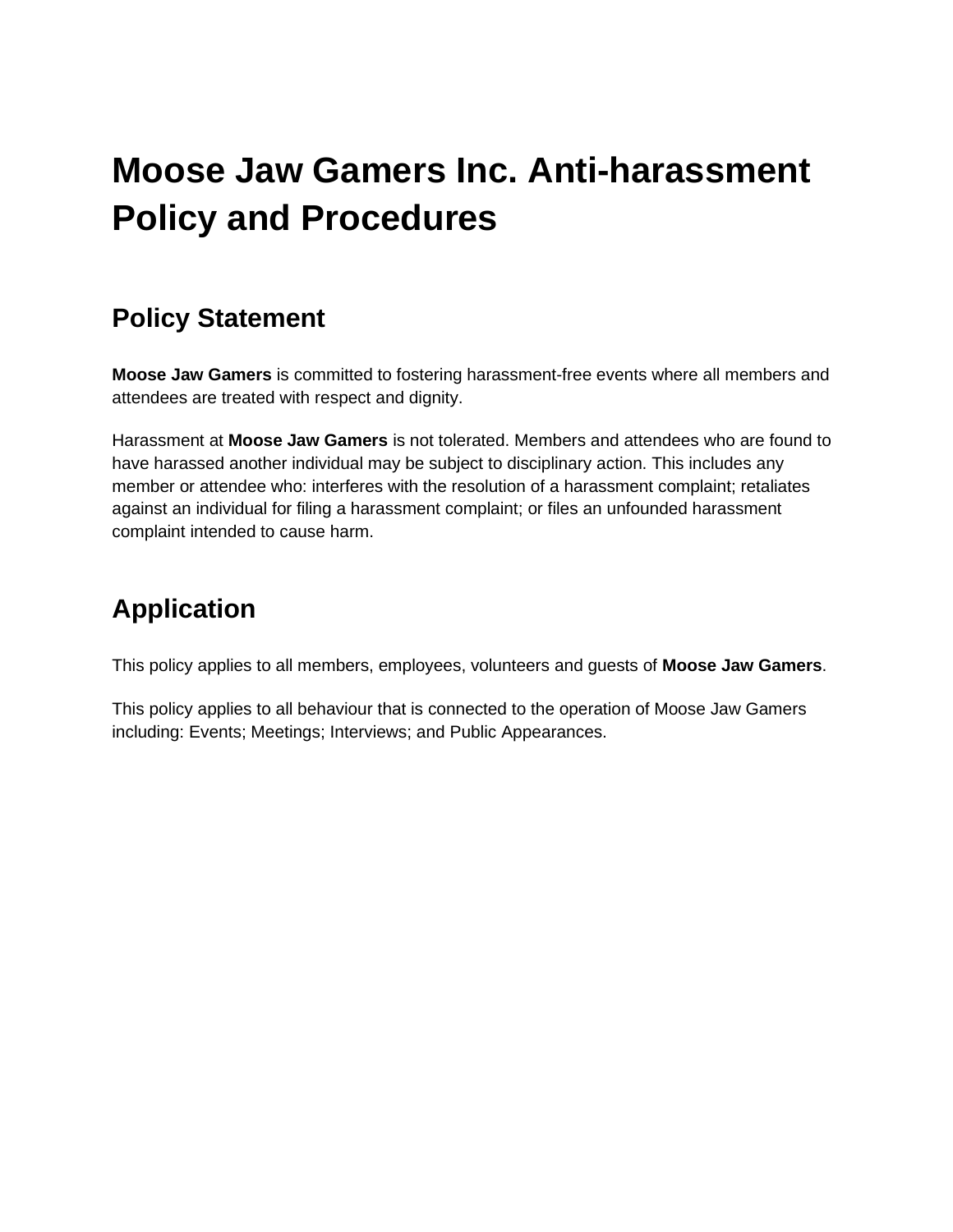## **Definitions**

#### **Harassment** is:

- offending or humiliating someone physically or verbally;
- threatening or intimidating someone; or
- making unwelcome jokes or comments about someone's race, national or ethnic origin, colour, religion, age, sex, sexual orientation, marital status, family status, disability or pardoned conviction.

#### **Sexual harassment** is:

- offensive or humiliating behaviour that is related to a person's sex;
- behaviour of a sexual nature that creates an intimidating, unwelcome, hostile or offensive work environment; or
- behaviour of a sexual nature that could reasonably be thought to put sexual conditions on a person's job or employment opportunities.

### **Responsibilities and Expectations**

**Moose Jaw Gamers** is responsible for:

• providing all members and attendees a harassment-free location.

**The President** is responsible for:

- ensuring that this policy is applied in a timely, consistent and confidential manner;
- determining whether or not allegations of harassment are substantiated; and
- determining what corrective action is appropriate where a harassment complaint has been substantiated.

**The Vice-President** is responsible for:

- the administration of this policy;
- reviewing this policy annually, or as required; and
- making necessary adjustments to ensure that this policy meets the needs of the organization.

**The Executive** are responsible for: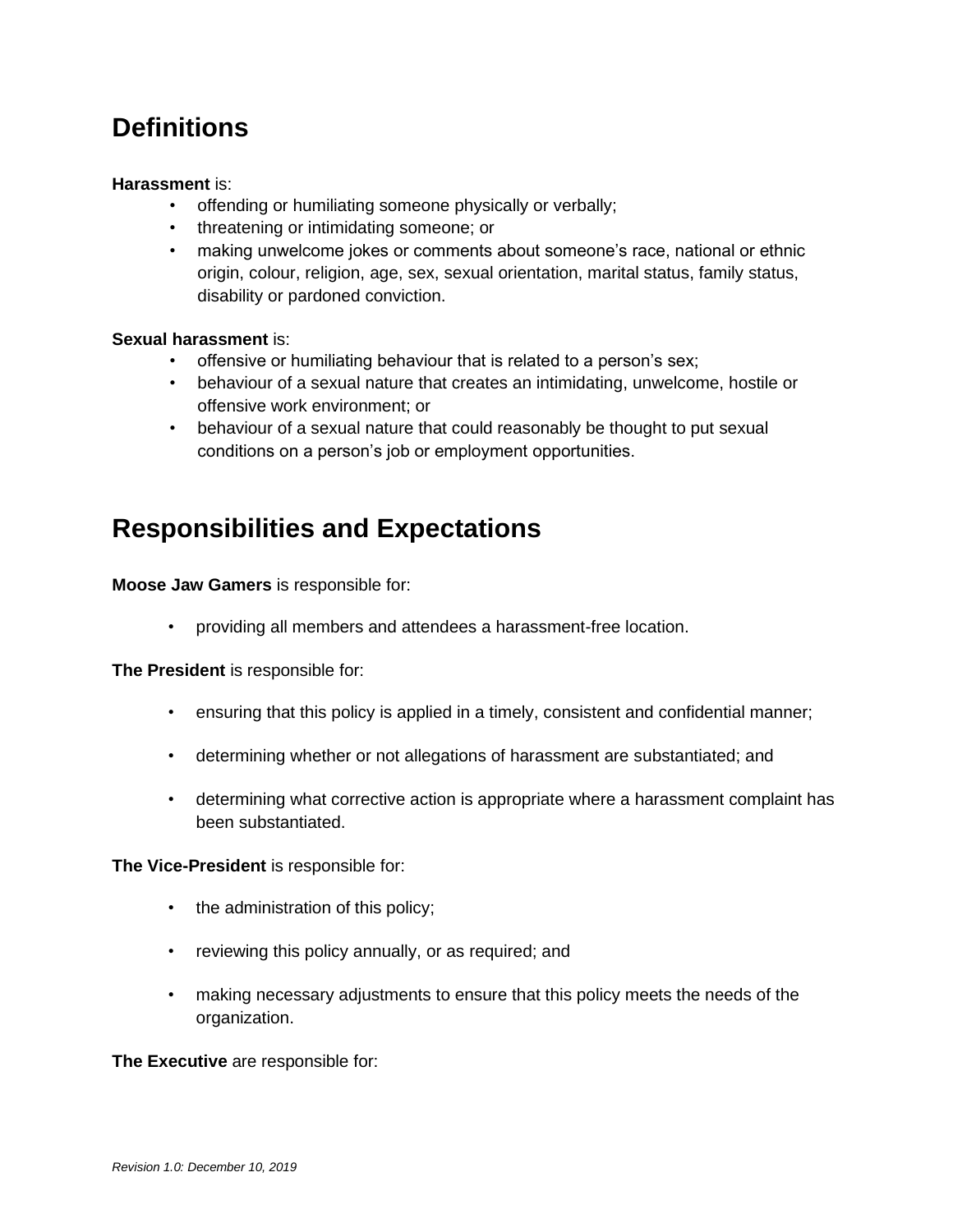- fostering a harassment-free environment and setting an example about appropriate behaviour;
- communicating the process for investigating and resolving harassment complaints made by members and guests;
- dealing with harassment situations immediately upon becoming aware of them, whether or not a harassment complaint has been made;
- taking appropriate action during a harassment investigation, including separating the parties to the harassment complaint, when appropriate; and
- ensuring harassment situations are dealt with in a sensitive and confidential manner.

#### **Members and Guests** are responsible for:

- treating others with respect;
- reporting harassment to **The Vice-President**;
- cooperating with a harassment investigation and respecting the confidentiality related to the investigation process;

#### **Members and Guests** can expect:

- to be treated with respect;
- that reported harassment will be dealt with in a timely, confidential and effective manner;
- to have their rights to a fair process and to confidentiality respected during a harassment investigation; and
- to be protected against retaliation for reporting harassment or cooperating with a harassment investigation.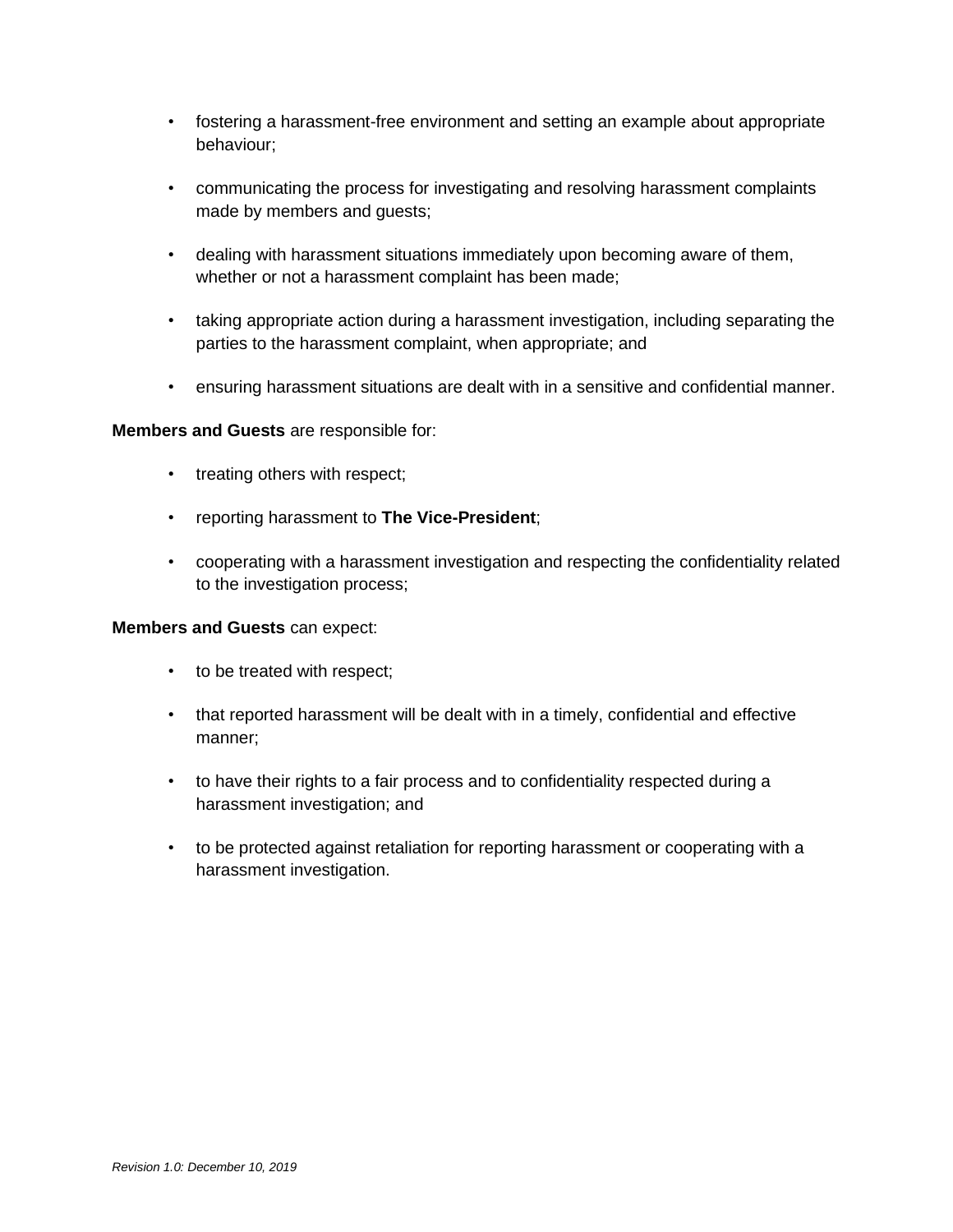### **Procedures for Addressing a Harassment Complaint**

#### **Filing a Complaint**

A member or guest may file a harassment complaint by contacting the **Vice-President**. The complaint may be verbal or in writing. If the complaint is made verbally, the **Vice-President** will record the details provided by the complainant.

The complainant should be prepared to provide details such as what happened; when it happened; where it happened; how often and who else was present (if applicable).

Complaints should be made as soon as possible but no later than within one year of the last incident of perceived harassment, unless there are circumstances that prevented the complainant from doing so.

**The Vice-President** will tell the person that the harassment complaint has been made against, in writing, that a harassment complaint has been filed. The letter will also provide details of the allegations that have been made against him or her.

Every effort will be made to resolve harassment complaints within **30** days. **The President** will advise both parties of the reasons for the delay, if this is not possible.

If either party to a harassment complaint believes that the complaint is not being handled in accordance with this policy, he or she should contact the **President**.

If the **Vice-President** is the subject of a complaint, the complaint is to be filed with the **President**.

#### **Mediation**

Wherever appropriate and possible, the parties to a harassment complaint will be offered mediation prior to proceeding with a harassment investigation.

Mediation is voluntary and confidential. It is intended to assist the parties to arrive at a mutually acceptable resolution to the harassment complaint.

The mediator will be a neutral person, agreed upon by both parties. The mediator will not be involved in investigating the complaint.

Each party to the complaint has the right to be accompanied and assisted during mediation sessions by a person of their choosing.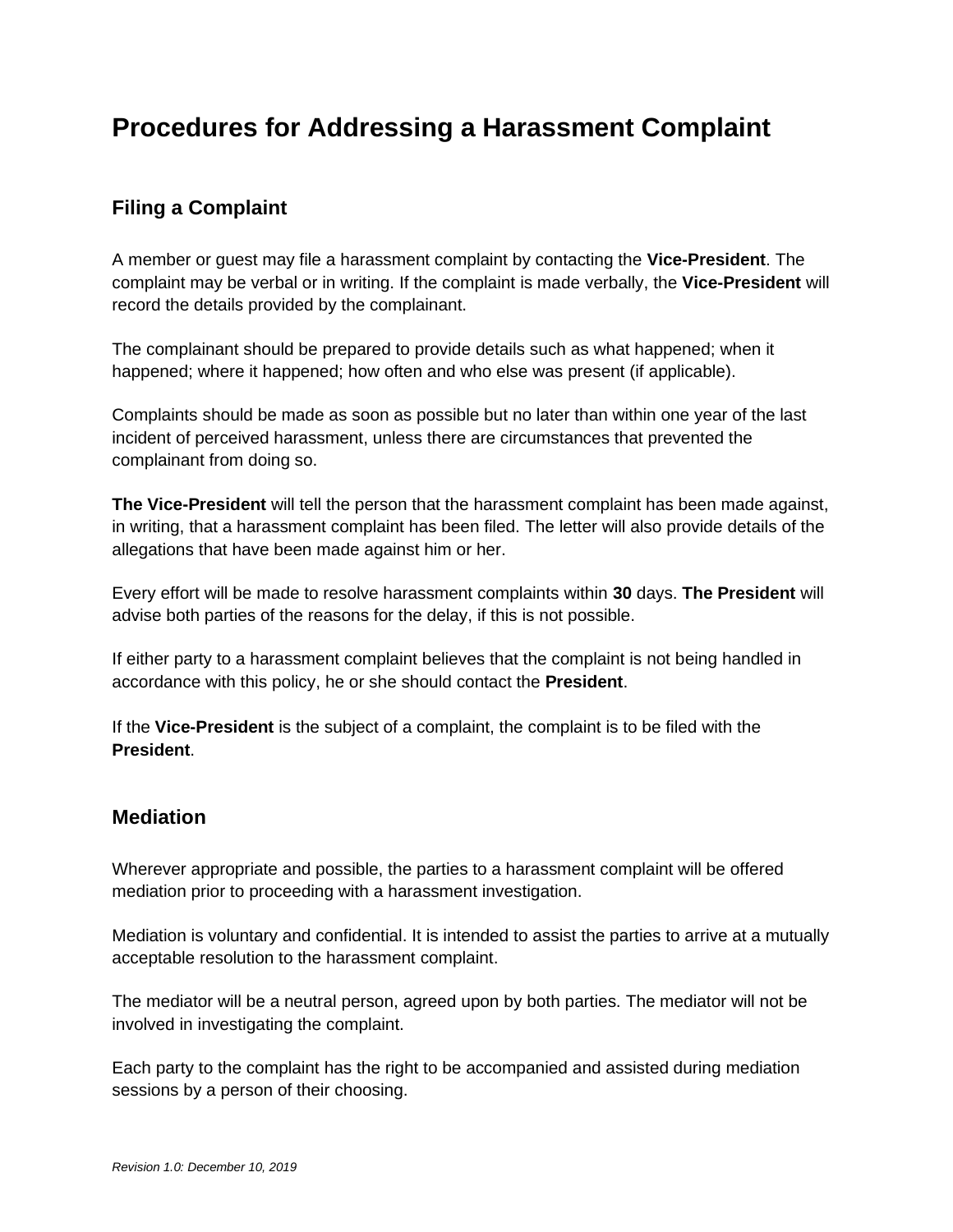#### **Investigation**

If mediation is inappropriate or does not resolve the issue, a harassment investigation will be conducted. All investigations will be handled by an individual who has the necessary training and experience. In some cases, an external consultant may be engaged for this purpose.

The investigator will interview the person who made the complaint, the person the complaint was made against and any witnesses that have been identified. All people who are interviewed will have the right to review their statement, as recorded by the investigator, to ensure its accuracy.

The investigator will prepare a report that will include:

- a description of the allegations;
- the response of the person the complaint was made against;
- a summary of information learned from witnesses (if applicable); and
- a decision about whether, on a balance of probabilities, harassment did occur.

This report will be submitted to the **President**. Both parties to the complaint will be given a copy.

#### **Substantiated Complaint**

If a harassment complaint is substantiated, the **President** will decide what action is appropriate.

Remedies for the party who was harassed will include an oral or written apology.

Corrective action for the member or guest found to have engaged in harassment may include: banning from future events; a reprimand; a suspension; a demotion; and/or dismissal.

Both parties to the complaint will be advised, in writing, of the decision.